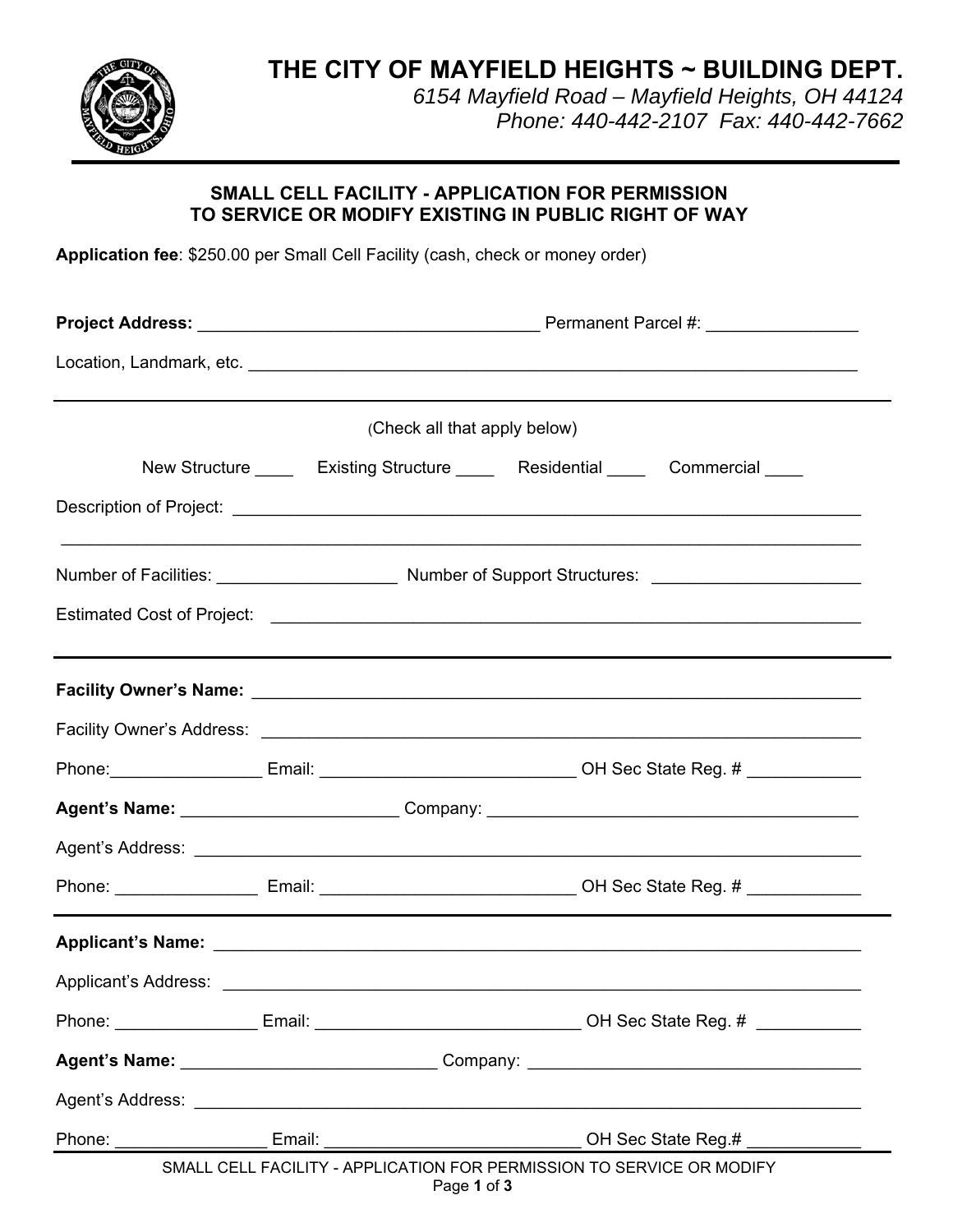I agree to the terms and conditions contained in Section 4939.039 of the Ohio Revised Code, and Part VII, Paragraph A of the Design Guidelines.

**CHECK LIST** – The following information **must** be included with each application packet. Without these materials, the application will be viewed as incomplete and will **not** be accepted for review by the Administration.

### **ALL APPLICATION PACKETS MUST INCLUDE**:

Liability Insurance Certificate

### **Modifications Of Existing Equipment**

\_\_\_\_ Cover Letter describing the work

2 copies of plans and the completed Application Form

For each small cell facility and support structure:

Signed letter of consent from Facility Owner, with proof of agency relationship.

- \_\_\_\_ Affidavit from Professional Engineer that the small cell facility and wireless support structure meet all Federal and State laws.
- Affidavit from RF Professional Engineer that the project will comply with all applicable government regulations in connection with human exposure to radio frequency emissions.
- Written approval from applicable Utility Companies giving approval if utilizing existing power poles or facilities.
- \_\_\_\_ Affidavit from Professional Engineer stating the noise emissions complies with the City's Noise Ordinance.

Two required photo simulations.

 \_\_\_\_ A Manufacturer's sheet showing size, color, materials, and depiction of proposed equipment and existing equipment to be replaced.

## **Service Of Existing Equipment**

\_\_\_\_ Cover Letter describing the work.

- \_\_\_\_ Completed Application Form
- Signed letter of consent from Facility Owner, with proof of agency relationship for each small cell facility or wireless support structure.

### **PROJECT DATES:**

| Anticipate start date: | Length of time to complete: |
|------------------------|-----------------------------|
| Signature:             | Date:                       |